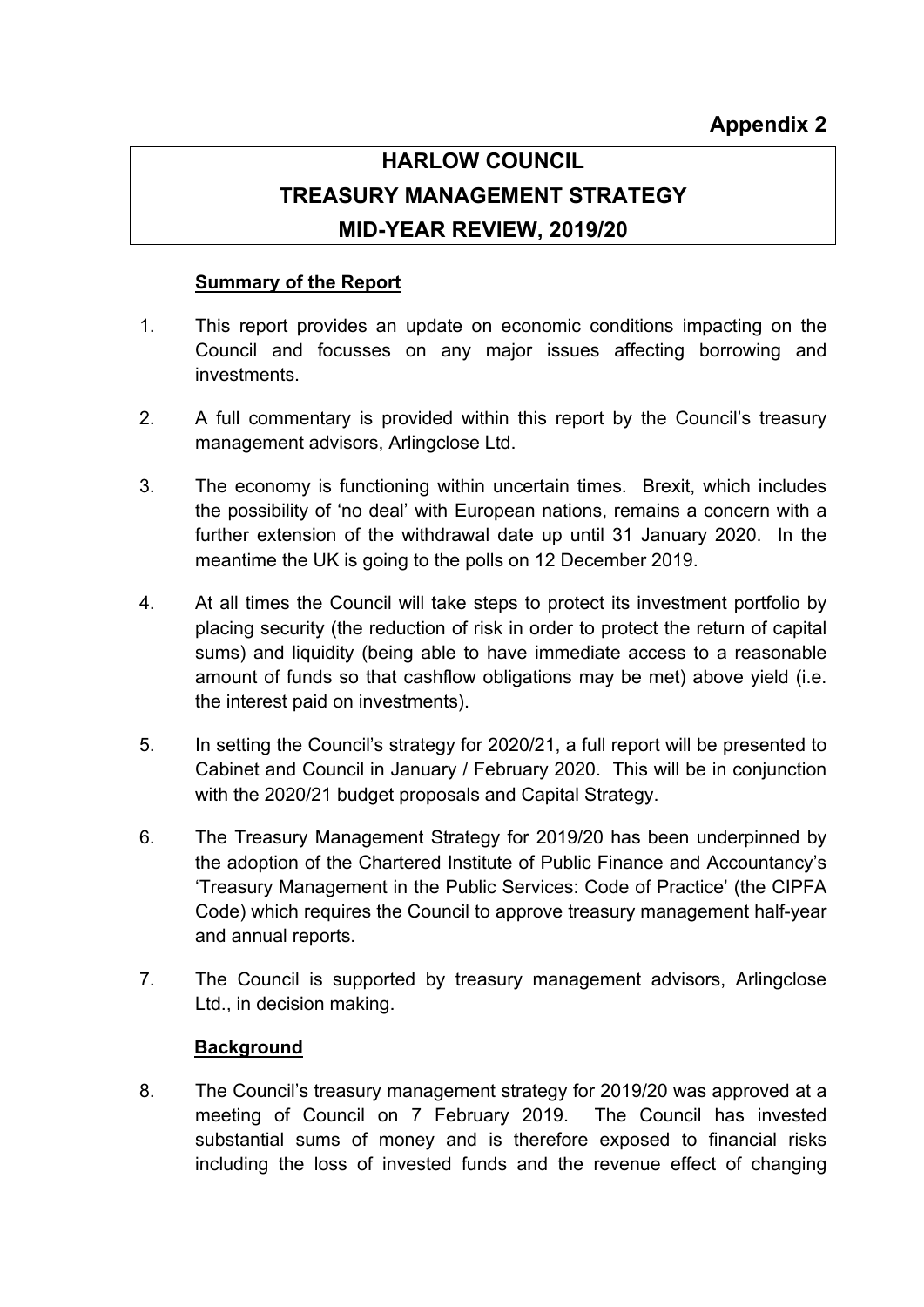interest rates. The successful identification, monitoring and control of risk is therefore central to the Council's treasury management strategy.

- 9. The Council operates within the framework of CIPFA's 'Prudential Code for Capital Finance in Local Authorities' (Prudential Code), the 'Treasury Management Code of Practice' and, the Ministry of Housing Communities and Local Government (MHCLG) Investment Guidance.
- 10. The 2017 Prudential Code includes a requirement for local authorities to provide a Capital Strategy, a summary document approved by full Council covering capital expenditure and financing, treasury management and nontreasury investments. The Council's Capital Strategy, complying with CIPFA's requirement, was approved by Council on 7 February 2019.

#### **External Context: Based upon commentary provided by the Council's Treasury Management advisors, Arlingclose Ltd. (October 2019)**

- 11. **Economic background:** UK Consumer Price Inflation (CPIH) fell to 1.7% year/year in August 2019 from 2.0% in July, below the expected forecast of 1.9% and below the Bank of England's target. The most recent labour market data for the three months to July 2019 showed the unemployment rate at 3.8% while the employment rate remained at 76.1%. Nominal annual wage growth measured by the 3-month average excluding bonuses was 3.8% and 4.0% including bonuses. Adjusting for inflation, real wages were up 1.9% excluding bonuses and 2.1% including.
- 12. The Quarterly National Accounts for Q2 (Apr-Jun) GDP confirmed the UK economy contracted by 0.2% following the 0.5% gain in Q1 (Jan-Mar) which was distorted by stockpiling ahead of Brexit. Only the services sector registered an increase in growth, a very modest 0.1%, with both production and construction falling and the former registering its largest drop since Q4 (Oct-Dec) 2012. Business investment fell by 0.4% (revised from -0.5% in the first estimate) as Brexit uncertainties impacted on business planning and decision-making.
- 13. The political climate both nationally and internationally has continued to be a big driver of financial markets over the last quarter.
- 14. Tensions continue between the US and China with no trade agreement and both countries imposing further tariffs on each other's goods. The US Federal Reserve cut its target Federal Funds rates by 0.25% in September mainly to maintain economic growth. There are also escalating concerns over the trade war and in turn a weaker economic environment leading to more pronounced global slowdown. The euro area Purchasing Manager Indices (PMIs) pointed to a deepening slowdown in the Eurozone. These elevated concerns have caused key government yield curves to invert, something seen by many commentators as a predictor of a possible global recession. Market expectations are for further interest rate cuts from the Fed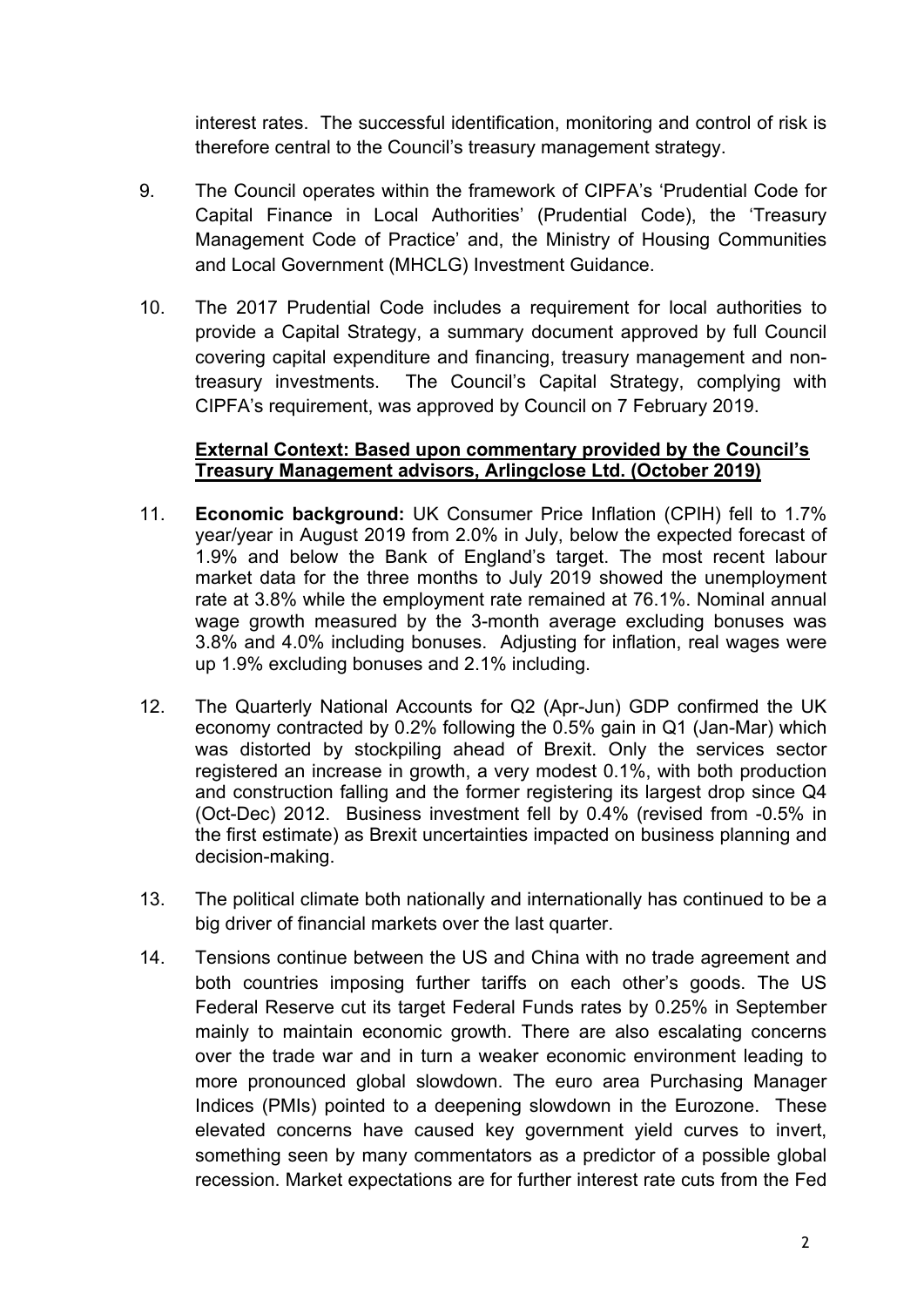and in September the European Central Bank reduced its deposit rate to - 0.5% and announced the recommencement of quantitative easing from 1 November 2019.

- 15. The Bank of England maintained Bank Rate at 0.75% and in its August Inflation Report noted the deterioration in global activity and sentiment and confirmed that monetary policy decisions related to Brexit could be in either direction.
- 16. **Financial markets:** After rallying early in 2019, financial markets have been adopting a more risk-off approach in the following period as equities saw greater volatility and bonds rallied (prices up, yields down) in a move security and in anticipation of more monetary stimulus from central banks. The Dow Jones, FTSE 100 and FTSE 250 are broadly back at the same levels seen in March/April.
- 17. Gilt yields remained volatile over the period on the back of ongoing economic and political uncertainty. From a yield of 0.63% at the end of June, the 5-year benchmark gilt yield fell to 0.32% by the end of September. There were falls in the 10-year and 20-year gilts over the same period, with the former dropping from 0.83% to 0.55% and the latter falling from 1.35% to 0.88%. 1-month, 3-month and 12-month LIBID (London Interbank Bid) rates averaged 0.65%, 0.75% and 1.00% respectively over the period.
- 18. Recent activity in the bond markets and PWLB interest rates highlight that weaker economic growth remains a global risk. The US yield curve remains inverted with 10-year Treasury yields lower than US 3-month bills. History has shown that a recession hasn't been far behind a yield curve inversion. Following the sale of 10-year Bunds at -0.24% in June, yields on German government securities continue to remain negative in the secondary market with 2 and 5-year securities currently both trading around -0.77%.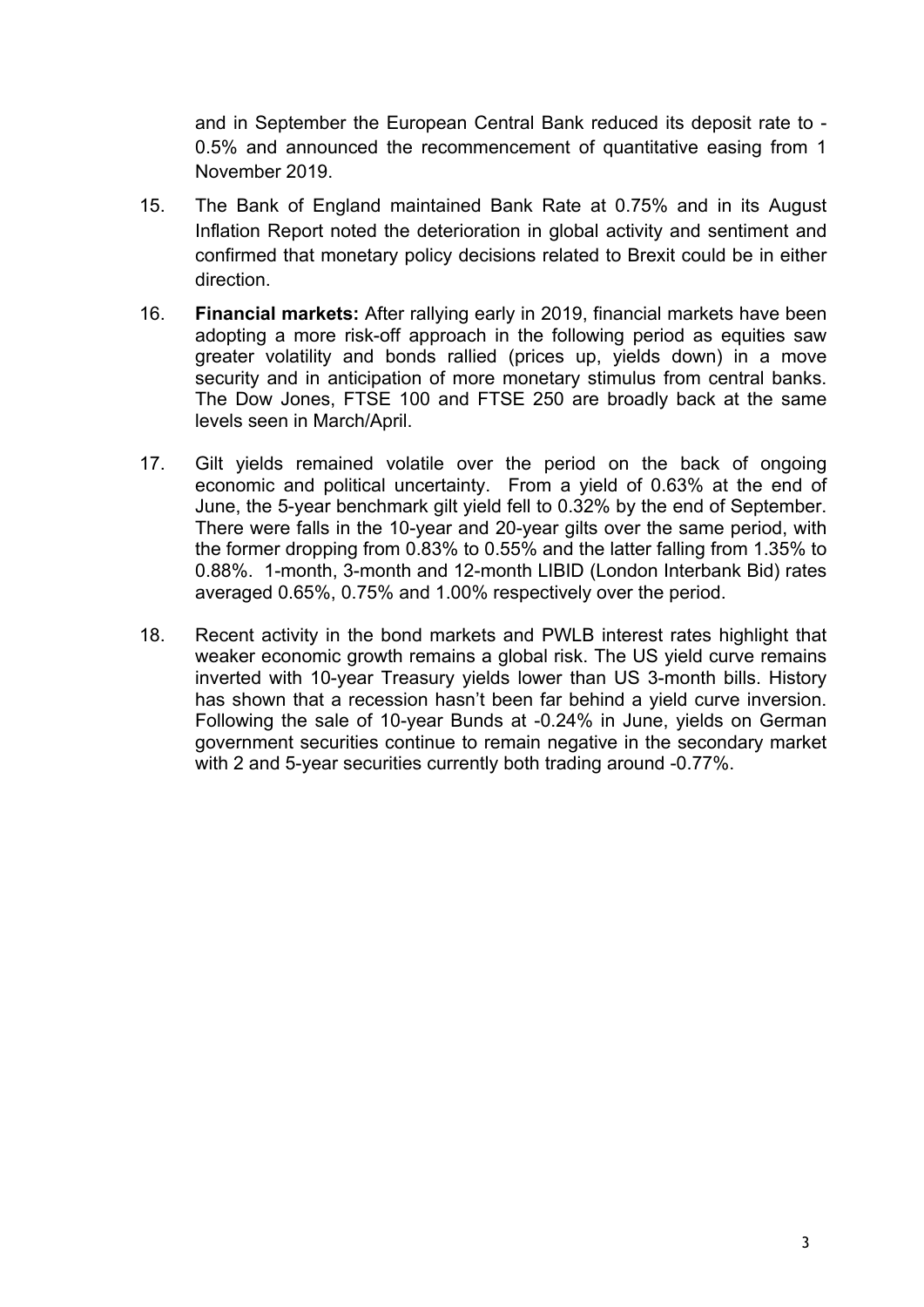- 19. **Credit background:** Credit Default Swap (CDS) spreads rose and then fell again during the quarter, continuing to remain low in historical terms. After rising to almost 120bps in May, the spread on non-ringfenced bank NatWest Markets plc fell back to around 80bps (0.8%) by the end of September, while for the ringfenced entity, National Westminster Bank plc, the spread remained around 40bps (0.4%). The other main UK banks, as yet not separated into ringfenced and non-ringfenced from a CDS perspective, traded between 34 and 76bps (0.34% - 0.76%) at the end of the period.
- 20. There were minimal credit rating changes during the period. Moody's upgraded The Co-operative Bank's long-term rating to B3 and Fitch upgraded Clydesdale Bank and Virgin Money to A-.

## **Local Context**

21. On 31 March 2019, the Council had net investments of £31.700m arising from its revenue and capital income and expenditure. The underlying need to borrow for capital purposes is measured by the Capital Financing Requirement (CFR), while usable reserves and working capital are the underlying resources available for investment. These factors are summarised in Table 1 below.

|                              | 31.3.19<br>Actual<br>£m |
|------------------------------|-------------------------|
| <b>General Fund CFR</b>      | 53.358                  |
| <b>HRA CFR</b>               | 187.370                 |
| <b>Total CFR</b>             | 240.728                 |
| Less: Other debt liabilities |                         |
| <b>Loans CFR</b>             | 240.728                 |
| <b>External borrowing</b>    | $(-)211.837$            |
| Internal borrowing           | 28.891                  |
| Less: Usable reserves        | $(-)54.175$             |
| Less: Working capital        | $(-)6.416$              |
| Net investments              | $(-)31.700$             |

Table 1: Balance Sheet Summary

- *22.* The Council pursued its strategy of keeping borrowing and investments below their underlying levels, sometimes known as internal borrowing, in order to reduce risk and keep interest costs low.
- 23. The treasury management position at 30 September 2019 and the change during the year is shown in Table 2 below.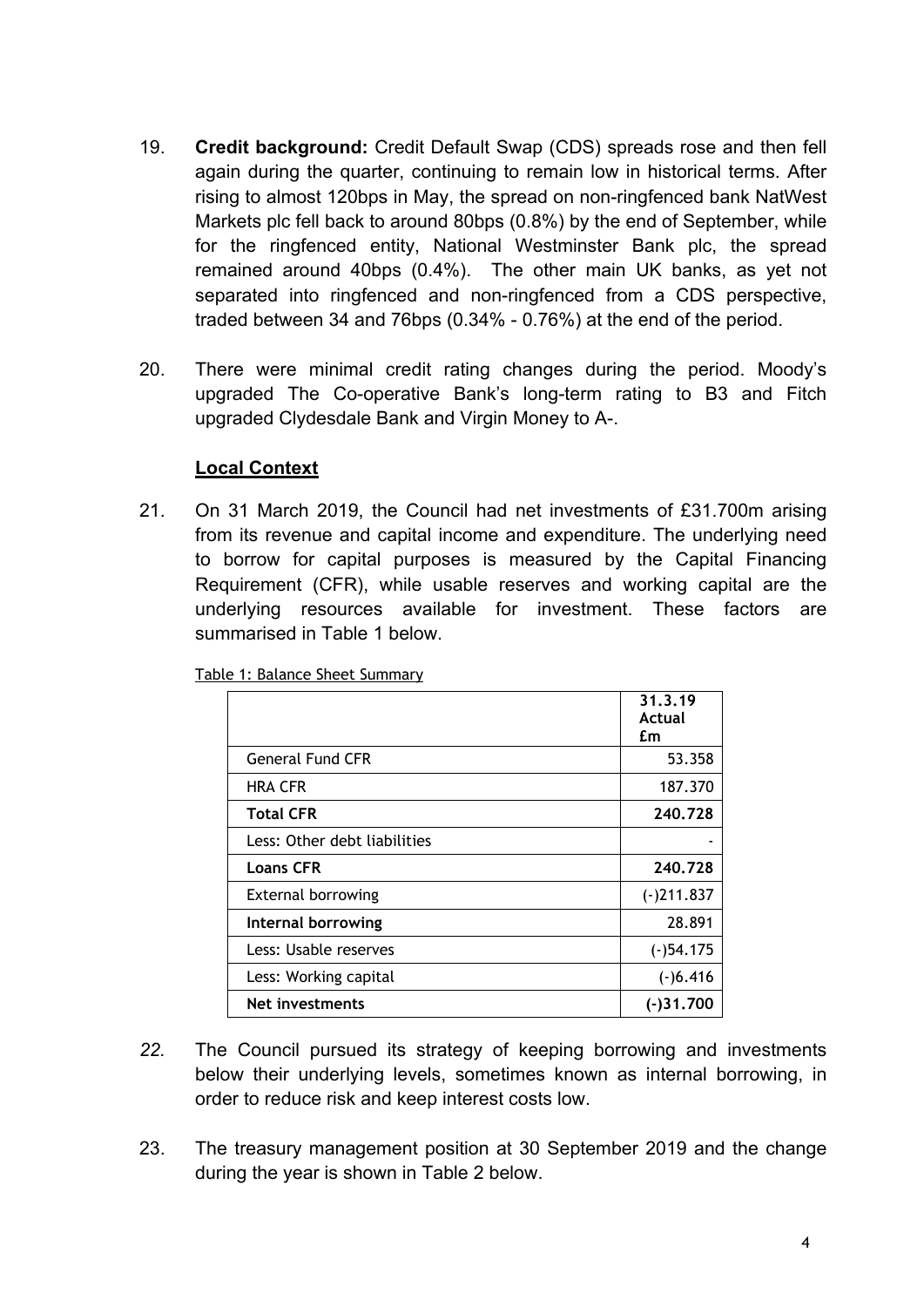|                           | 31.3.19<br><b>Balance</b><br>£m | Movement<br>£m | 30.9.19<br><b>Balance</b><br>£m | 30.9.19<br>Rate<br>% |
|---------------------------|---------------------------------|----------------|---------------------------------|----------------------|
| Long-term borrowing:      | 211.837                         |                | 211.837                         | 3.309                |
| Public Works Loan Board   |                                 |                |                                 |                      |
| <b>Total borrowing</b>    | 211.837                         |                | 211.837                         | 3.309                |
| Long-term investments     | $(-)4.000$                      |                | $(-)4.000$                      | 2.53                 |
| Short-term investments    | $(-)7.500$                      | 7.500          |                                 |                      |
| Cash and cash equivalents | $(-)20.200$                     | $(-)6.080$     | $(-)26.280$                     | 0.75                 |
| <b>Total investments</b>  | (-)31.700                       | 1.420          | (-)30.280                       | 0.99                 |
| Net borrowing             | 180.137                         | 1.420          | 181.557                         |                      |

#### Table 2: Treasury Management Summary

## **Borrowing Strategy during the period**

24. At 30 September 2019 the Council held £211.837m of loans as part of its strategy for funding previous years' capital programmes. Outstanding loans on 30 September are summarised in Table 3 below.

Table 3: Borrowing Position

|                                   | 31.3.19<br><b>Balance</b><br>£m | <b>Net</b><br>Movement<br>£m | 30.9.19<br><b>Balance</b><br>£m | 30.9.19<br>Weighted<br>Average<br>Rate<br>% | 30.9.19<br>Weighted<br>Average<br>Maturity<br>(years) |
|-----------------------------------|---------------------------------|------------------------------|---------------------------------|---------------------------------------------|-------------------------------------------------------|
| <b>Public Works Loan</b><br>Board | 211.837                         |                              | 211.837                         | 3.309                                       | 15.8                                                  |
| <b>Total borrowing</b>            | 211.837                         |                              | 211.837                         |                                             |                                                       |

25. The Council's chief objective when borrowing has been to strike an appropriately low risk balance between securing low interest costs and achieving cost certainty over the period for which funds are required, with flexibility to renegotiate loans should the Council's long-term plans change being a secondary objective.

## **Treasury Investment Activity**

26. The Council holds significant invested funds, representing income received in advance of expenditure plus balances and reserves held. During the sixmonth period, the Council's investment balances ranged between £29.420m and £42.270m due to timing differences between income and expenditure. The investment position is shown in table 4 below.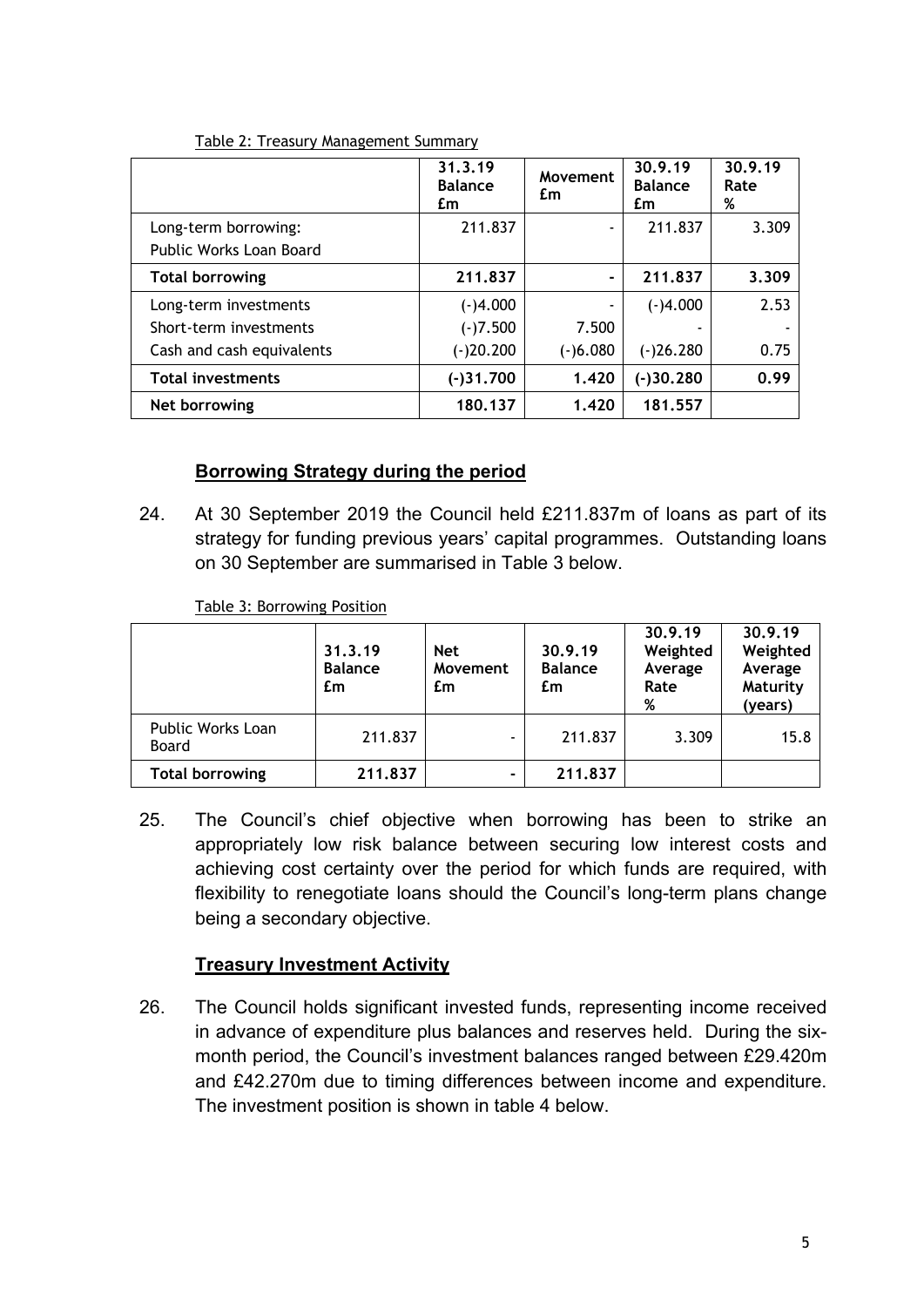|                                        | 31.3.19<br><b>Balance</b><br>£m | <b>Net</b><br>Movement<br>£m | 30.9.19<br><b>Balance</b><br>£m | 30.9.19<br>Income<br>Return<br>% |
|----------------------------------------|---------------------------------|------------------------------|---------------------------------|----------------------------------|
| Banks & building societies (unsecured) | 3.710                           | $(-)3.270$                   | 0.440                           | 0.50                             |
| Government                             | 5.280                           | $(-)5.280$                   |                                 |                                  |
| Local authorities                      | 9.000                           | 3.500                        | 12.500                          | 0.83                             |
| <b>Money Market Funds</b>              | 9.710                           | 3.630                        | 13.340                          | 0.69                             |
| <b>Other Pooled Funds</b>              |                                 |                              |                                 |                                  |
| Cash plus funds                        | 2.000                           |                              | 2.000                           | 0.91                             |
| Property funds                         | 2.000                           |                              | 2.000                           | 4.15                             |
| <b>Total investments</b>               | 31,700                          | (-)1.420                     | 30.280                          |                                  |

Table 4: Treasury Investment Position

- 27. Both the CIPFA Code and government guidance require the Authority to invest its funds prudently, and to have regard to the security and liquidity of its treasury investments before seeking the optimum rate of return, or yield. The Authority's objective when investing money is to strike an appropriate balance between risk and return, minimising the risk of incurring losses from defaults and the risk of receiving unsuitably low investment income.
- 28. In furtherance of these objectives, and given the increasing risk and falling returns from short-term unsecured bank investments, the Council is not routinely placing unsecured deposits with individual banks and building societies preferring instead to spread risk in Money Market Funds, a Cash Plus Fund and a Property Fund. It has found local authority investment to be a secure means of investment. The progression of risk and return metrics are shown in the extracts from Arlingclose's quarterly investment benchmarking in Table 5 below.

|                | Credit<br>Score | Credit<br>Rating | <b>Bail-in</b><br><b>Exposure</b> | Weighted<br>Average<br>Maturity<br>(days) | Rate of<br>Return<br>% |  |  |
|----------------|-----------------|------------------|-----------------------------------|-------------------------------------------|------------------------|--|--|
| 31.03.2019     | 4.16            | AA-              | 48%                               | 71                                        | 1.09%                  |  |  |
| 30.09.2019     | 3.99            | AA-              | 52%                               | 36                                        | 1.01%                  |  |  |
| Similar LAs    | 4.26            | AA-              | 61%                               | 91                                        | 1.58%                  |  |  |
| <b>All LAs</b> | 4.28            | AA-              | 62%                               | 64                                        | 1.22%                  |  |  |

Table 5: Investment Benchmarking – Treasury investments managed in-house

**Note:** Through benchmarking information provided by Arlingclose, the Council has adopted a voluntary measure of its exposure to credit risk by monitoring the value-weighted average credit score of its investment portfolio. This is calculated by applying a score to each investment (AAA=1, AA+=2, etc.) and taking the arithmetic average, weighted by the size of each investment. Unrated investments are assigned a score based on their perceived risk. The table above shows that Harlow Council's exposure to risk is similar to other Councils, but with less bail-in exposure as a consequence of not making direct investments in banks or building societies at this time.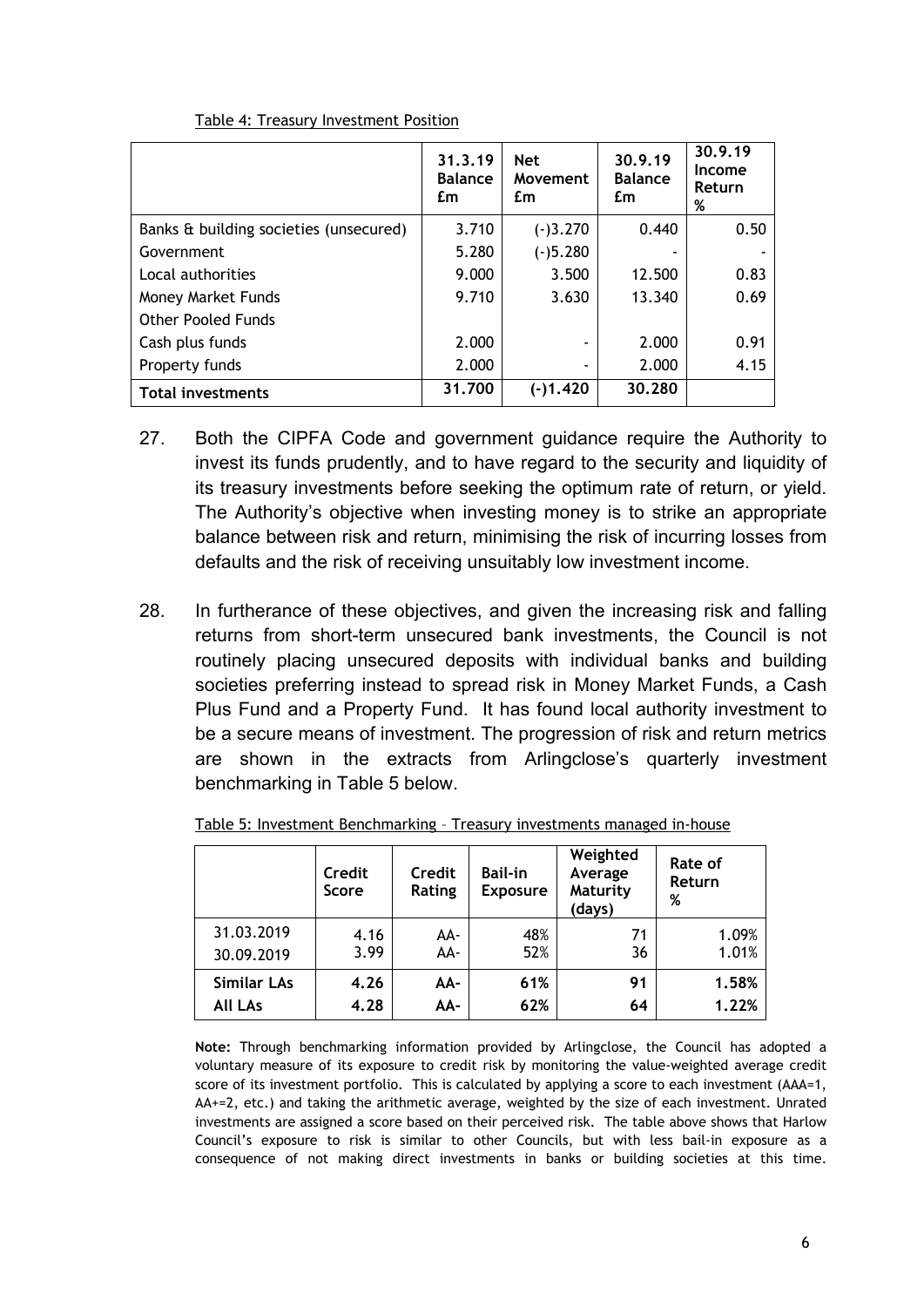Investments in Money Market Funds carry bail-in risk but the risk itself is spread across numerous counter-parties.

- 29. The Council's £4m of externally managed pooled property and multi asset funds is likely to generate an average total return of £101,200 (2.53%). Because these funds have no defined maturity date, but are available for withdrawal after a notice period, their performance and continued suitability in meeting the Council's investment objectives are regularly reviewed.
- 30. Readiness for Brexit: The revised leave date for the UK to leave the EU is now 31 January 2020. The Council will ensure that it holds sufficient facilities with UK-domiciled banks and Money Market Funds to enable sufficient liquidity to be held within the UK coupled with the ongoing use of its account with the Debt Management Account Deposit Facility (DMADF) with HM Treasury to manage the situation leading up to and after the UK leaves the EU.

#### **Non-Treasury Investments**

31. The definition of investments in CIPFA's revised Treasury Management Code now covers all the financial assets of the Authority as well as other non-financial assets which the Council holds primarily for financial return. This is replicated in MHCLG's Investment Guidance, in which the definition of investments is further broadened to also include all such assets held partially for financial return.

#### Service Investments: Loans

- 32. The Council lends money to its subsidiary and a local business, to support local public services and stimulate local economic growth.
- 33. HTS (Property and Environment) Ltd is a wholly owned subsidiary of Harlow Council which began trading on 1 February 2017. The Council provided a start-up loan to the business of £1.209m repayable over five years, two months, approved on 21 July 2016. The balance outstanding as at 31 March 2018 was £0.702m. A report elsewhere on the Cabinet agenda also details proposals for a second loan to HTS (P&E) Ltd associated with the acquisition of replacement fleet for a sum of £670,000.
- 34. Harlow Property Limited was provided with two loans to support the development of the Enterprise Zone, approved on 23 January 2014. The amounts loaned were £1m on 15 March 2016 and a further £1.5m on 3 March 2017 secured against the value of the properties at the KAO Park facility. Interest accrues on these loans with the total outstanding as at 31 March 2019 being £2.802m.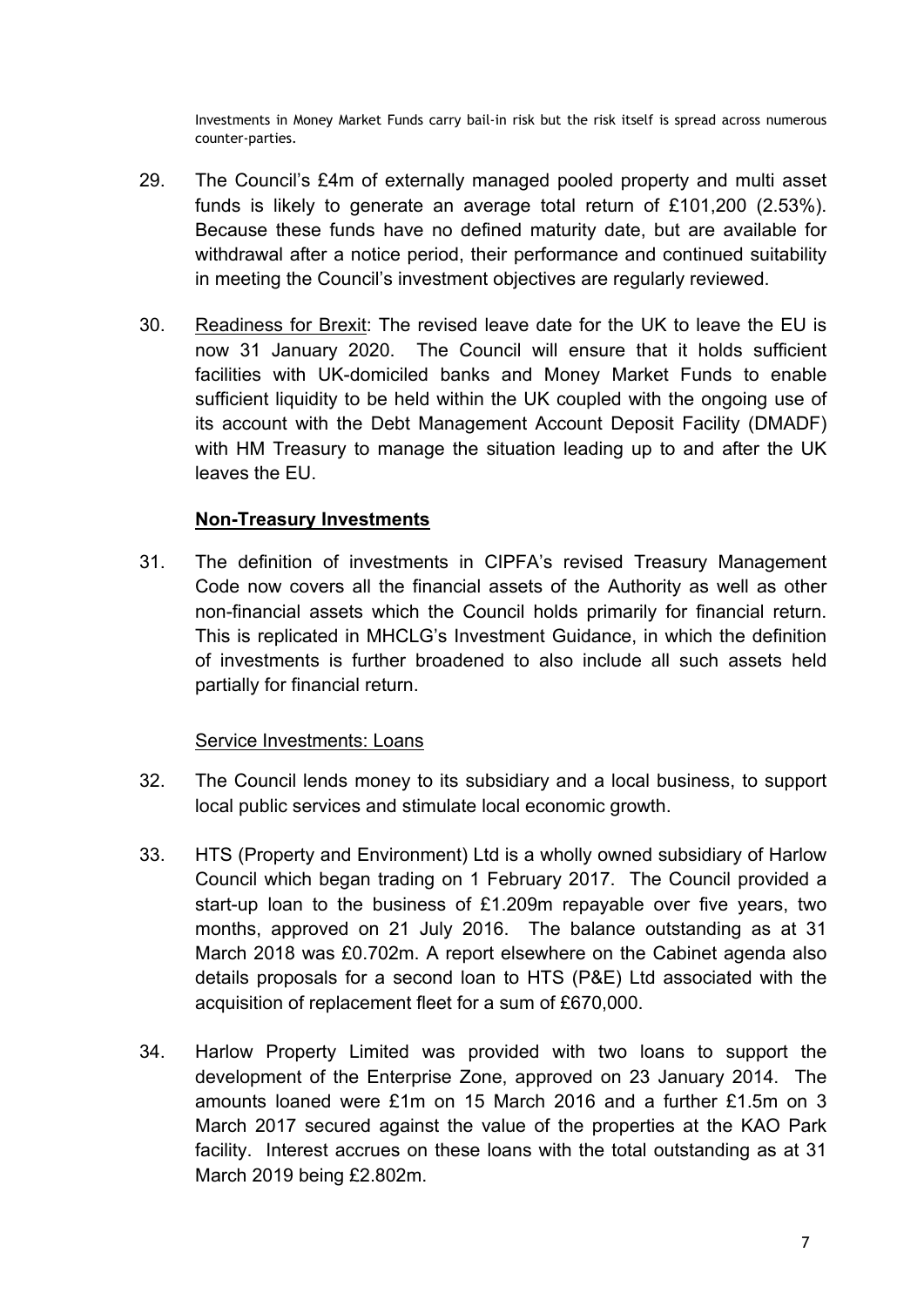35. Accounting standards require the Council to set aside loss allowance for loans, reflecting the likelihood of non-payment. The Council considers that this loss should be zero because, (1) HTS is the sole shareholder of the Council; (2) HPL loans are a charge secured against property which considerably exceeds the value of the loan.

#### Commercial Investments: Property

- 36. The Ministry of Housing, Communities and Local Government (MHCLG) defines property to be an investment if it is held primarily or partially to generate a profit.
- 37. The Council has historically held nine commercial and residential properties with the intention of making a profit that will be spent on local public services. These include telecommunication masts, a Golf Club, and three other properties with a total value of £1.861m. Annual income from all these assets is about £125,000.

## Loan Commitments and Financial Guarantees

- 38. Although not strictly counted as investments, since no money has exchanged hands yet, loan commitments and financial guarantees carry similar risks to the Council and are included here for completeness.
- 39. In 1987 and 1992 the Council agreed to undertake joint liability with a number of other local authorities to guarantee loans of £66.3 million and £17.3 million to Home Housing Association (previously called North Housing Association) in support of their private initiative for the provision of housing in Harlow and surrounding authorities. The guarantee is for a 50-year period ending 2037. The Council's proportion of the total liability is £4.5 million. The Council considers that the probability of the guarantee being called upon is low.

## **Compliance**

40. The Deputy to the Chief Executive and Head of Finance & Property reports that all treasury management activities undertaken during the quarter complied fully with the CIPFA Code of Practice and the Council's approved Treasury Management Strategy.

## **Outlook for the remainder of 2019/20**

41. The global economy is entering a period of slower growth in response to